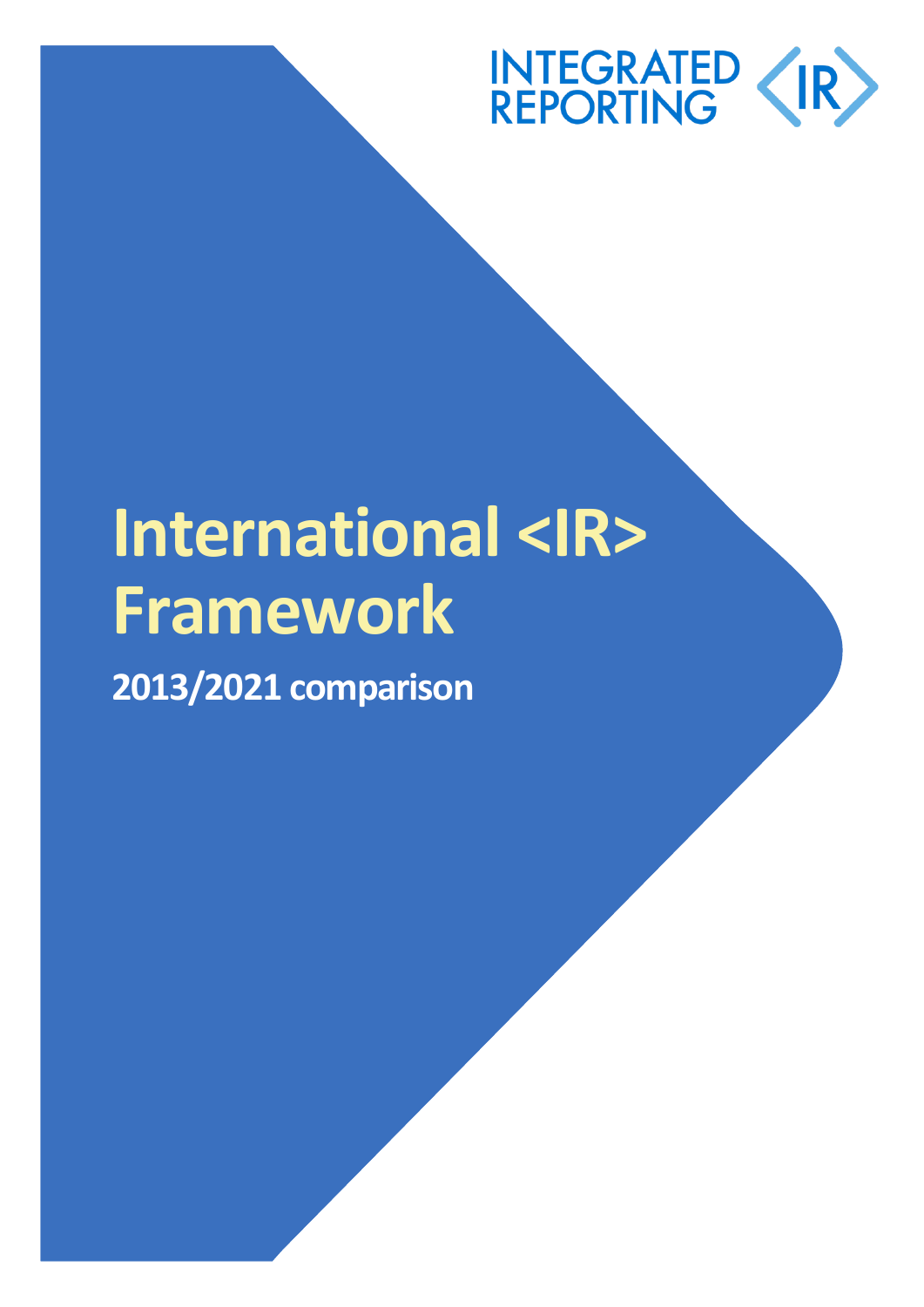

## Revisions to the International <IR>

Framework were published in January 2021 to enable more effective reporting.

Extensive market consultation with 1,470 individuals in 55 jurisdictions identified that the conceptual thinking and principles of the <IR> Framework are still as significant today as they were when the <IR> Framework was first published in 2013.

However, further clarifying concepts and simplifying guidance would ensure the <IR> Framework continued to be fit for purpose and robust.

This document details the revisions that were made, placing the 2013 <IR> Framework alongside the 2021 <IR> Framework for clarity and ease of comparison, on a page-by-page basis.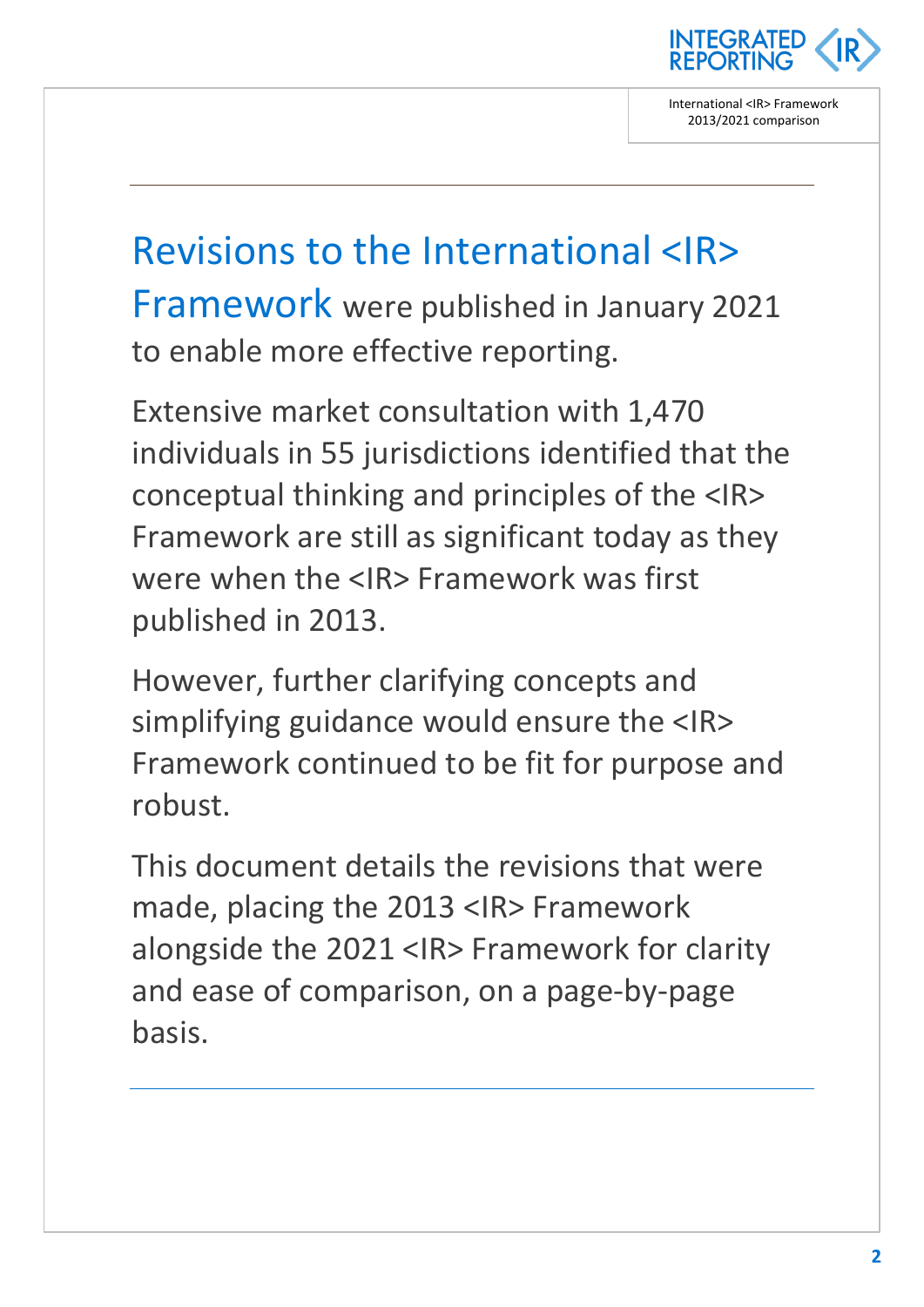

*In this table, we outline, side by side, paragraphs where changes have been made. Text that has changed, been added or removed is shown in blue. Where there is no 2013 comparison, this is because a new paragraph has been added.*

| <b>International <ir> Framework, December 2013</ir></b> |                                                                                                                                                                                                                                                                                                                                                                                                                                                                                                                         | <b>International <ir> Framework, January 2021</ir></b> |                                                                                                                                                                                                                                                                                                                                                                                                                                                                                                                                                                                                                                                                                                                                                                                                                                                                                                                   |  |
|---------------------------------------------------------|-------------------------------------------------------------------------------------------------------------------------------------------------------------------------------------------------------------------------------------------------------------------------------------------------------------------------------------------------------------------------------------------------------------------------------------------------------------------------------------------------------------------------|--------------------------------------------------------|-------------------------------------------------------------------------------------------------------------------------------------------------------------------------------------------------------------------------------------------------------------------------------------------------------------------------------------------------------------------------------------------------------------------------------------------------------------------------------------------------------------------------------------------------------------------------------------------------------------------------------------------------------------------------------------------------------------------------------------------------------------------------------------------------------------------------------------------------------------------------------------------------------------------|--|
| <b>Preface</b>                                          |                                                                                                                                                                                                                                                                                                                                                                                                                                                                                                                         |                                                        |                                                                                                                                                                                                                                                                                                                                                                                                                                                                                                                                                                                                                                                                                                                                                                                                                                                                                                                   |  |
| <b>About the IIRC</b><br>Page 1                         | "The International Integrated Reporting Council (IIRC)<br>is a global coalition of regulators, investors,<br>companies, standard setters, the accounting<br>profession and NGOs."<br>"[] Further information about the IIRC can be found<br>on its website www.theiirc.org including:<br>The background to the IIRC's creation<br>Its mission, vision and objectives<br>Its structure and membership, and the<br>membership of groups who have contributed<br>to the development of this Framework<br>Its due process." | <b>About the IIRC</b><br>Page 1                        | "The International Integrated Reporting Council (IIRC)<br>is a global coalition of regulators, investors,<br>companies, standard setters, the accounting<br>profession, academia and NGOs.<br>"[] Further information about the IIRC can be found<br>on its website www.integratedreporting.org,<br>including its:<br>Purpose, mission and vision<br>$\bullet$<br><b>Structure and membership</b><br><b>Governance and funding</b><br>Procedures Handbook."<br>"The International <ir> Framework (January 2021)<br/>supersedes the International <ir>Framework<br/>(December 2013). This latest version applies to<br/>reporting period commencing 1 January 2022. Earlier<br/>application is welcome."<br/>"Other resources<br/>For more on integrated reporting and how the <ir><br/>Framework can be applied, visit the IIRC's Frequently<br/>Asked Questions and <ir> Examples Database."</ir></ir></ir></ir> |  |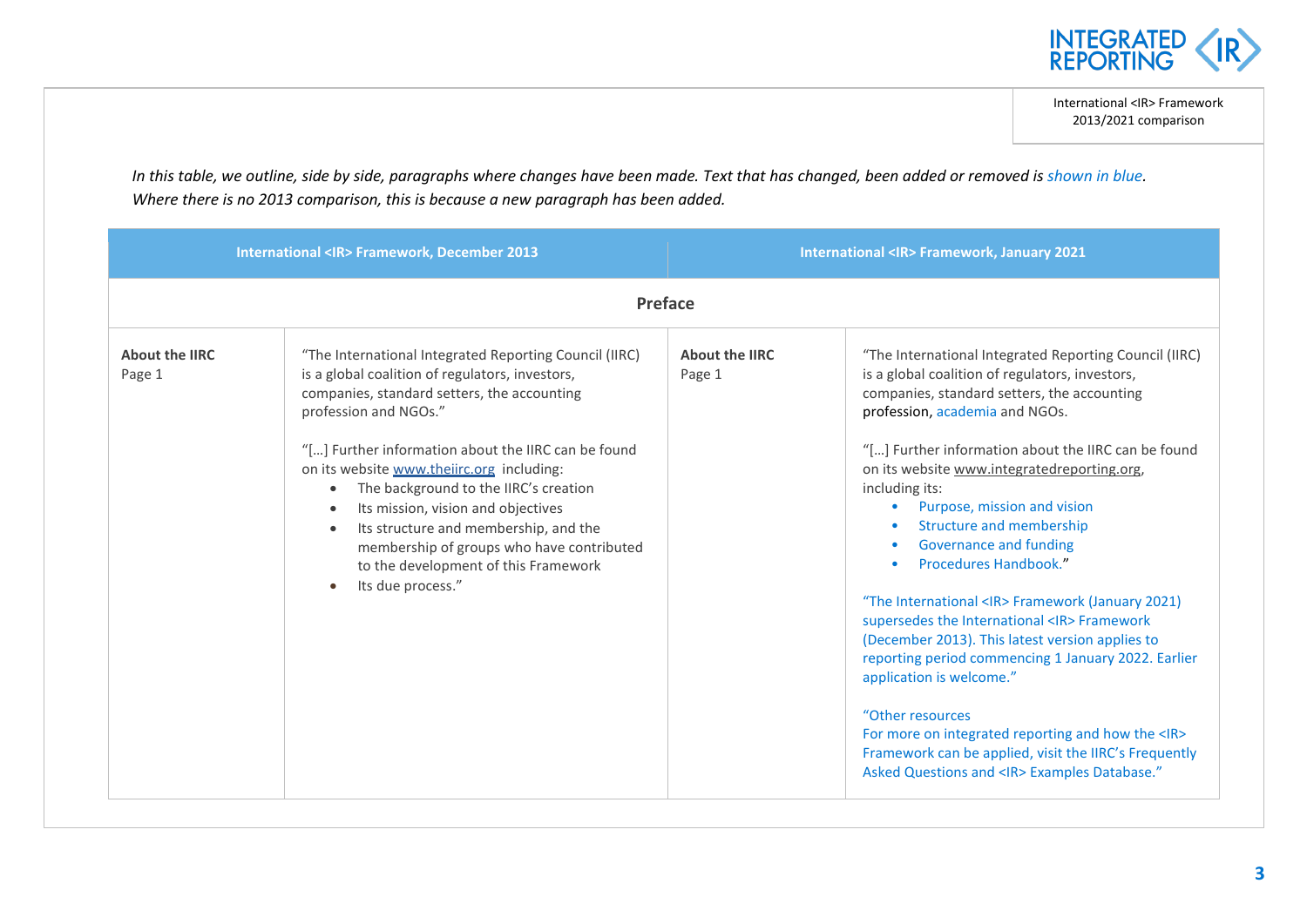

|                                                | <b>International <ir> Framework, December 2013</ir></b>                                                                                                                                 |                                                | <b>International <ir> Framework, January 2021</ir></b>                                                                                                                                                                                                                        |
|------------------------------------------------|-----------------------------------------------------------------------------------------------------------------------------------------------------------------------------------------|------------------------------------------------|-------------------------------------------------------------------------------------------------------------------------------------------------------------------------------------------------------------------------------------------------------------------------------|
| <b>About integrated</b><br>reporting<br>Page 2 | [] "The cycle of integrated thinking and reporting,<br>resulting in efficient and productive capital allocation,<br>will act as a force for financial stability and<br>sustainability." | <b>About integrated</b><br>reporting<br>Page 2 | [] "The cycle of integrated thinking and reporting,<br>resulting in efficient and productive capital<br>allocation, will act as a force for financial stability and<br>sustainable development."                                                                              |
|                                                |                                                                                                                                                                                         | <b>About integrated</b><br>reporting<br>Page 3 | "Integrated reporting is part of an evolving corporate<br>reporting system. This system is enabled by<br>comprehensive frameworks and standards,<br>addressing measurement and disclosure in relation<br>to all capitals, appropriate regulation and effective<br>assurance." |
|                                                |                                                                                                                                                                                         | <b>Executive Summary</b>                       |                                                                                                                                                                                                                                                                               |
| <b>An Integrated Report</b><br>Page 4          | [] "It should include, transitionally on a comply or<br>explain basis, a statement by those charged with<br>governance accepting responsibility for the report."                        | An Integrated Report<br>Page 5                 | [] "It should include a statement by those charged<br>with governance accepting responsibility for the<br>report."                                                                                                                                                            |
| <b>Guiding Principles</b><br>Page 5            | "The following Guiding Principles underpin the<br>preparation of an integrated report, informing the<br>content of the report and how information is<br>presented:"                     | <b>Guiding Principles</b><br>Page 7            | "Seven Guiding Principles underpin the preparation<br>and presentation of an integrated report, informing<br>the content of the report and how information is<br>presented:"                                                                                                  |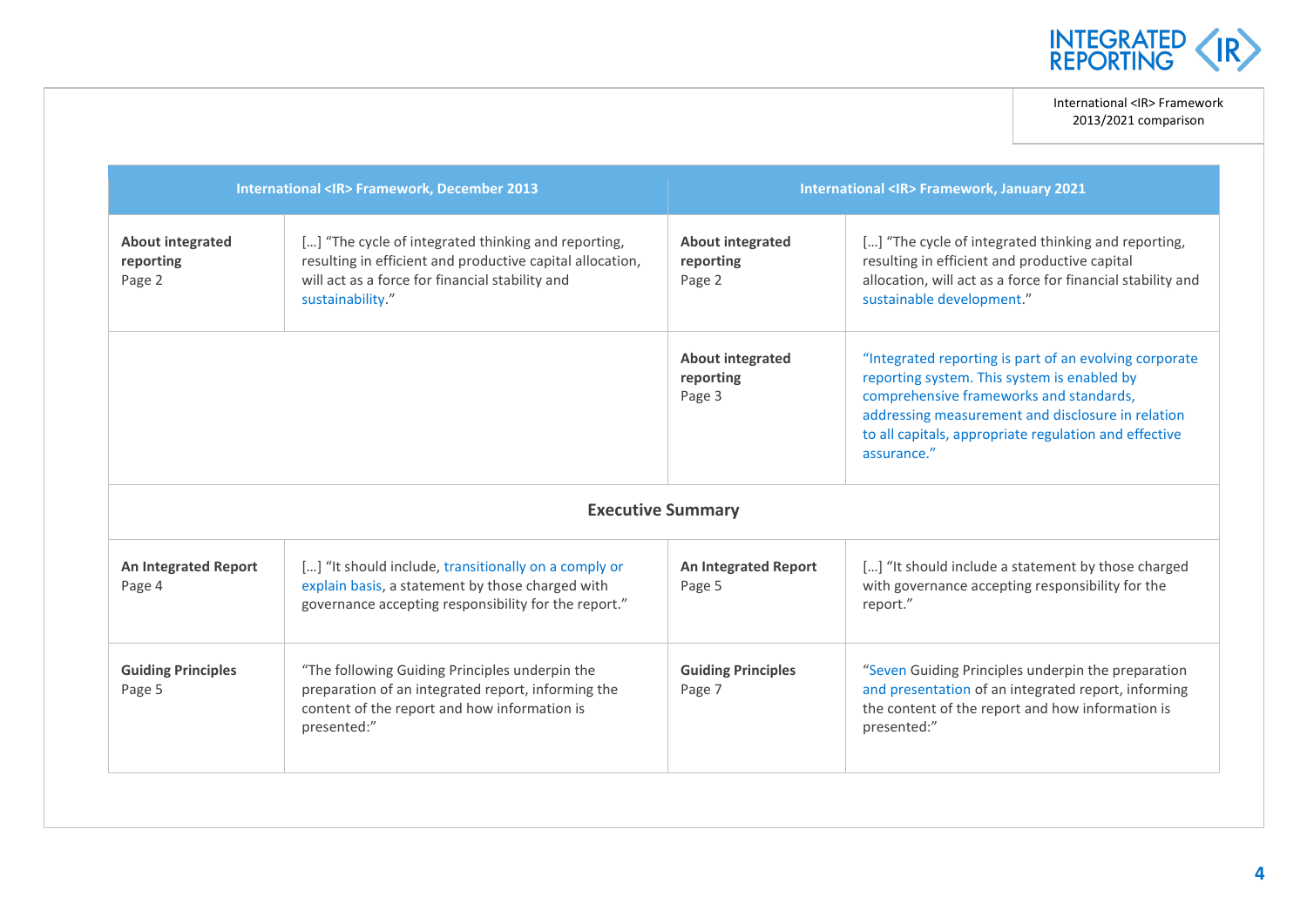

| <b>International <ir> Framework, December 2013</ir></b>                                                                   |                                                                                                                                                                                                                                                                                                                                                                                                                                                                                                                                                                                                                                                                                                                                                                                                                                                                                | <b>International <ir> Framework, January 2021</ir></b>                                                                                    |                                                                                                                                                                                                                                                                                                                                                                                                                                                                                                                                         |
|---------------------------------------------------------------------------------------------------------------------------|--------------------------------------------------------------------------------------------------------------------------------------------------------------------------------------------------------------------------------------------------------------------------------------------------------------------------------------------------------------------------------------------------------------------------------------------------------------------------------------------------------------------------------------------------------------------------------------------------------------------------------------------------------------------------------------------------------------------------------------------------------------------------------------------------------------------------------------------------------------------------------|-------------------------------------------------------------------------------------------------------------------------------------------|-----------------------------------------------------------------------------------------------------------------------------------------------------------------------------------------------------------------------------------------------------------------------------------------------------------------------------------------------------------------------------------------------------------------------------------------------------------------------------------------------------------------------------------------|
|                                                                                                                           | <b>Part I: Introduction</b>                                                                                                                                                                                                                                                                                                                                                                                                                                                                                                                                                                                                                                                                                                                                                                                                                                                    |                                                                                                                                           |                                                                                                                                                                                                                                                                                                                                                                                                                                                                                                                                         |
| <b>Using the Framework:</b><br><b>Section 1B Objective of</b><br>the Framework<br>Paragraph 1.6<br>Page 7                 | "In this Framework, reference to the creation of value:<br>Includes instances when value is preserved<br>$\bullet$<br>and when it is diminished (see paragraph<br>$2.14$ "                                                                                                                                                                                                                                                                                                                                                                                                                                                                                                                                                                                                                                                                                                     | Using the <ir><br/><b>Framework</b><br/><b>Section 1B Objective of</b><br/>the <ir> Framework<br/>Paragraph 1.6<br/>Page 10</ir></ir>     | "In the <ir> Framework, reference to the creation of<br/>value:<br/>Includes instances when value is preserved<br/><math display="inline">\bullet</math><br/>and when it is eroded (see paragraph 2.14)"</ir>                                                                                                                                                                                                                                                                                                                           |
| <b>Using the Framework</b><br>Section 1G<br><b>Responsibility for an</b><br>integrated report<br>Paragraph 1.20<br>Page 9 | "An integrated report should include a statement from<br>those charged with governance that includes:<br>An acknowledgement of their responsibility to<br>$\bullet$<br>ensure the integrity of the integrated report<br>An acknowledgement that they have applied<br>$\bullet$<br>their collective mind to the preparation and<br>presentation of the integrated report<br>Their opinion or conclusion about whether<br>the integrated report is presented in<br>accordance with this Framework<br>or, if it does not include such a statement, it should<br>explain:<br>What role those charged with governance<br>$\bullet$<br>played in its preparation and presentation<br>What steps are being taken to include such a<br>$\bullet$<br>statement in future reports<br>The time frame for doing so, which should be<br>$\bullet$<br>no later than the organization's third | Using the <ir><br/><b>Framework Section 1G</b><br/><b>Responsibility for an</b><br/>integrated report<br/>Paragraph 1.20<br/>Page 14</ir> | "An integrated report should include a statement<br>from those charged with governance that includes:<br>An acknowledgement of their responsibility<br>to ensure the integrity of the integrated<br>report<br>Their opinion or conclusion about whether,<br>or the extent to which, the integrated report<br>is presented in accordance with the <ir><br/>Framework.<br/>Where legal or regulatory requirements preclude a<br/>statement of responsibility from those charged with<br/>governance, this should be clearly stated."</ir> |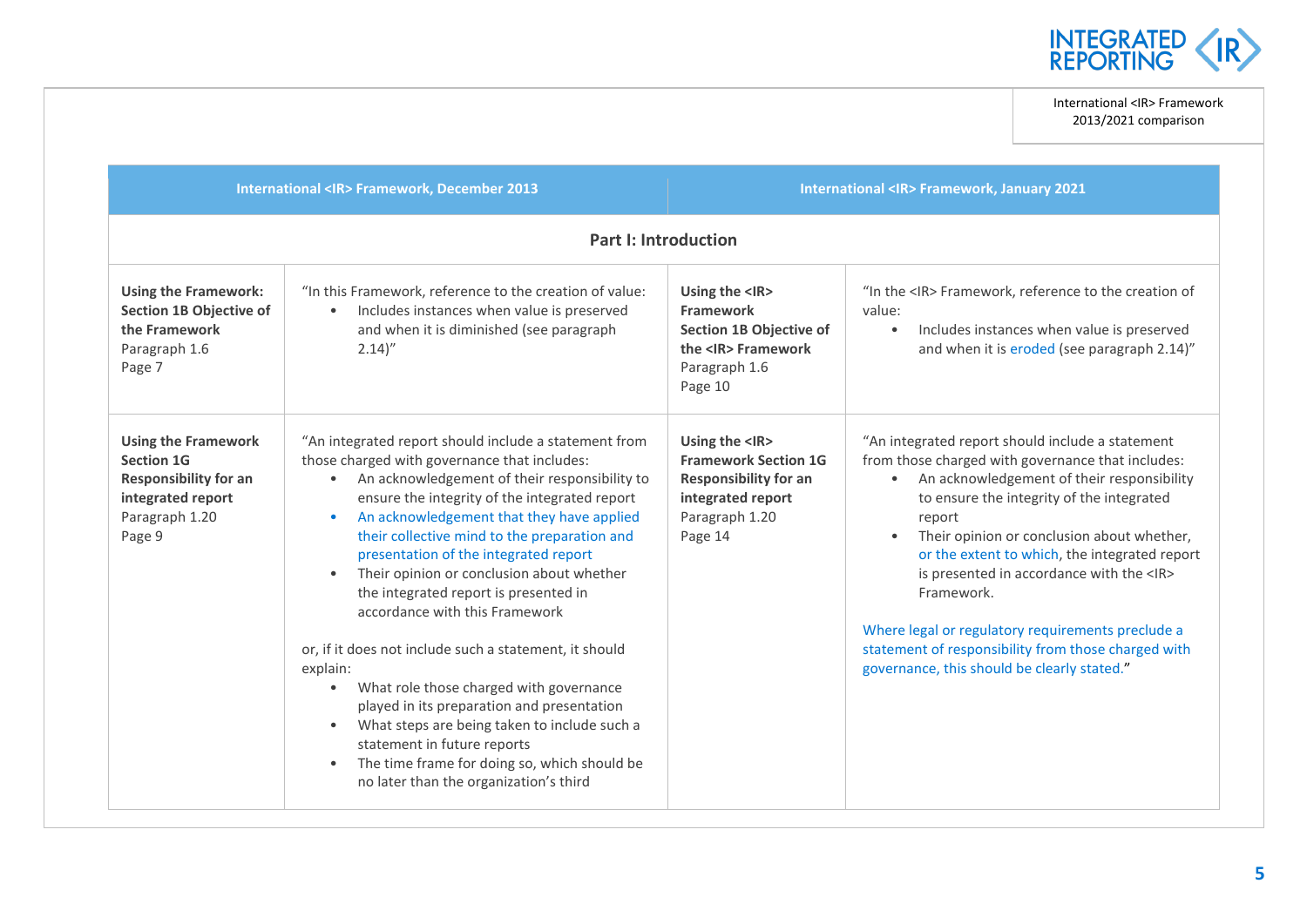

| <b>International <ir> Framework, December 2013</ir></b> |                                                                                                                                                                                 | <b>International <ir> Framework, January 2021</ir></b>                                                                                                                                                                                                                                                                                                                                                                                                                                                                                                                                                                                                                                                                                                                                                                                                                                                                                                                                                                                                                                                                                                                                            |
|---------------------------------------------------------|---------------------------------------------------------------------------------------------------------------------------------------------------------------------------------|---------------------------------------------------------------------------------------------------------------------------------------------------------------------------------------------------------------------------------------------------------------------------------------------------------------------------------------------------------------------------------------------------------------------------------------------------------------------------------------------------------------------------------------------------------------------------------------------------------------------------------------------------------------------------------------------------------------------------------------------------------------------------------------------------------------------------------------------------------------------------------------------------------------------------------------------------------------------------------------------------------------------------------------------------------------------------------------------------------------------------------------------------------------------------------------------------|
| integrated report that references this<br>Framework."   |                                                                                                                                                                                 |                                                                                                                                                                                                                                                                                                                                                                                                                                                                                                                                                                                                                                                                                                                                                                                                                                                                                                                                                                                                                                                                                                                                                                                                   |
|                                                         | Using the <ir><br/><b>Framework Section 1G</b><br/><b>Responsibility for an</b><br/>integrated report<br/>Inclusion of paragraphs<br/><math>1.21 - 1.24</math><br/>Page 14</ir> | "1.21 The extent to which the integrated report is<br>presented in accordance with the <ir>Framework is<br/>evaluated against the requirements identified in bold<br/>italic type and summarized in the Appendix.<br/>Where an organization is in the process of adopting<br/>the <ir> Framework, it is appropriate to identify<br/>which requirements have not been applied and the<br/>reasons why.<br/>1.22 In applying paragraph 1.20, the organization will<br/>take into account its own governance structure,<br/>which is a function of its jurisdiction, cultural and<br/>legal context, size and ownership characteristics. For<br/>example, some jurisdictions require a single-tier<br/>board, while others require the separation of<br/>supervisory and executive/management functions<br/>within a two-tier board. In the case of two-tier<br/>boards, the statement of responsibility is ordinarily<br/>provided by the body responsible for overseeing the<br/>strategic direction of the organization.<br/>It is important to consider the intent of paragraph<br/>1.20, which is to promote the integrity of the<br/>integrated report through the commitment of the</ir></ir> |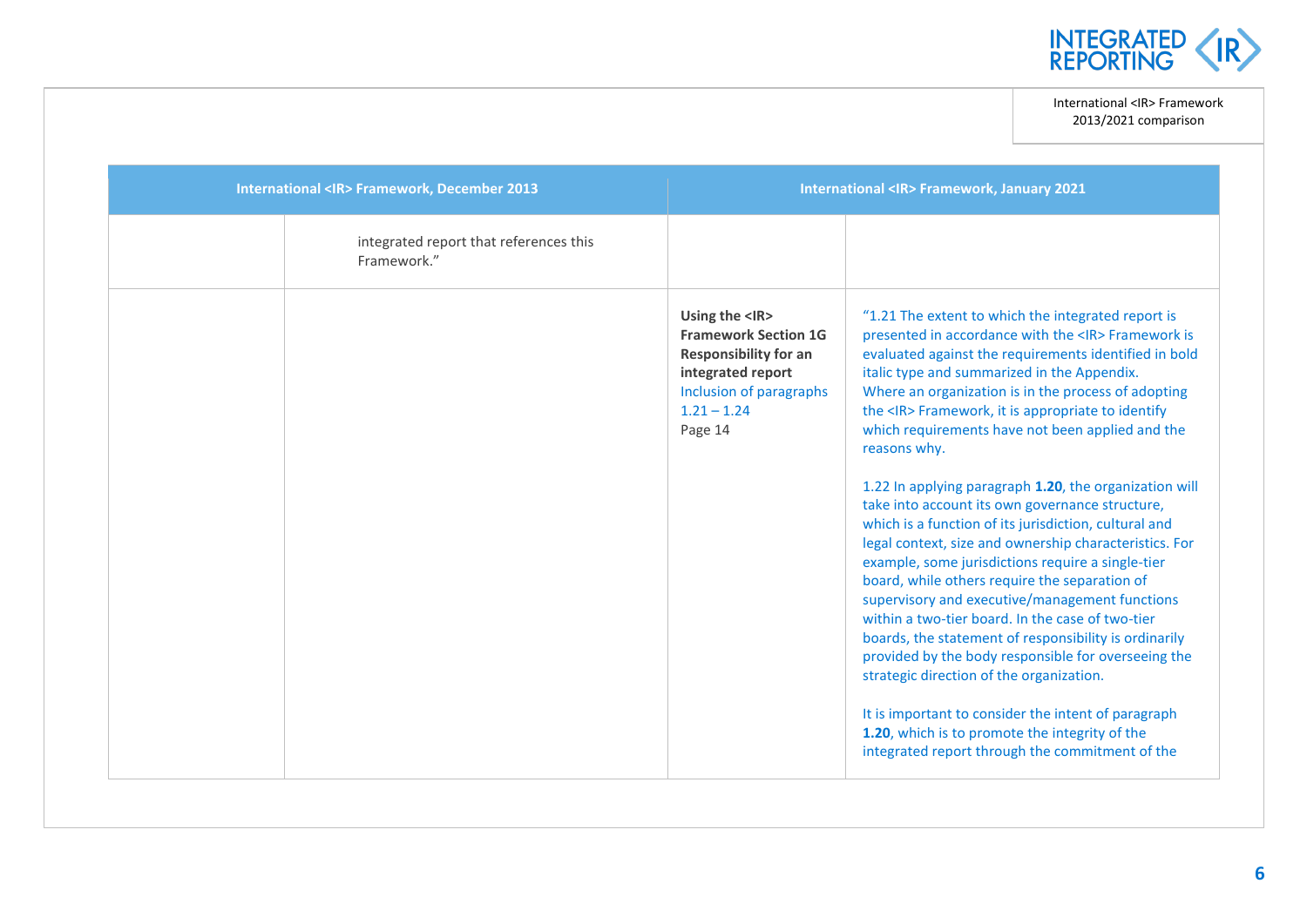

|                                                                                                                               | <b>International <ir> Framework, December 2013</ir></b>                                                                                                                                   |                                                                                                                                          | <b>International <ir> Framework, January 2021</ir></b>                                                                                                                                                                                                                                                                                                                                                                                                                                                                                                                                                                                                                                                                                                                                                                                                                                                                                    |
|-------------------------------------------------------------------------------------------------------------------------------|-------------------------------------------------------------------------------------------------------------------------------------------------------------------------------------------|------------------------------------------------------------------------------------------------------------------------------------------|-------------------------------------------------------------------------------------------------------------------------------------------------------------------------------------------------------------------------------------------------------------------------------------------------------------------------------------------------------------------------------------------------------------------------------------------------------------------------------------------------------------------------------------------------------------------------------------------------------------------------------------------------------------------------------------------------------------------------------------------------------------------------------------------------------------------------------------------------------------------------------------------------------------------------------------------|
|                                                                                                                               |                                                                                                                                                                                           |                                                                                                                                          | body responsible for overseeing the strategic<br>direction of the organization.<br>1.23 In cases where legal or regulatory requirements<br>preclude a statement of responsibility from those<br>charged with governance, an explanation of<br>measures taken to ensure the integrity of the<br>integrated report can provide important insight to<br>users. Accordingly, disclosures about the process<br>followed to prepare and present the integrated<br>report are encouraged. Such disclosures can include:<br>Related systems, procedures and controls,<br>including key responsibilities and activities<br>The role of those charged with governance,<br>including relevant committees.<br>1.24 Process disclosures are encouraged as a<br>supplement to a statement of responsibility from<br>those charged with governance as this information<br>indicates measures taken to ensure the integrity of<br>the integrated report." |
| <b>Fundamental Concepts</b><br><b>Section 2B Value</b><br>creation for the<br>organization and for<br>others<br>Paragraph 2.4 | [] "That value has two interrelated aspects - value<br>created for:<br>The organization itself, which enables<br>$\bullet$<br>financial returns to the providers of financial<br>capital" | <b>Fundamental Concepts</b><br><b>Section 2B Value</b><br>creation, preservation<br>or erosion for the<br>organization and for<br>others | [] "That value has two interrelated aspects - value<br>created, preserved or eroded for:<br>The organization itself, which affects<br>$\bullet$<br>financial returns to the providers of financial<br>capital"                                                                                                                                                                                                                                                                                                                                                                                                                                                                                                                                                                                                                                                                                                                            |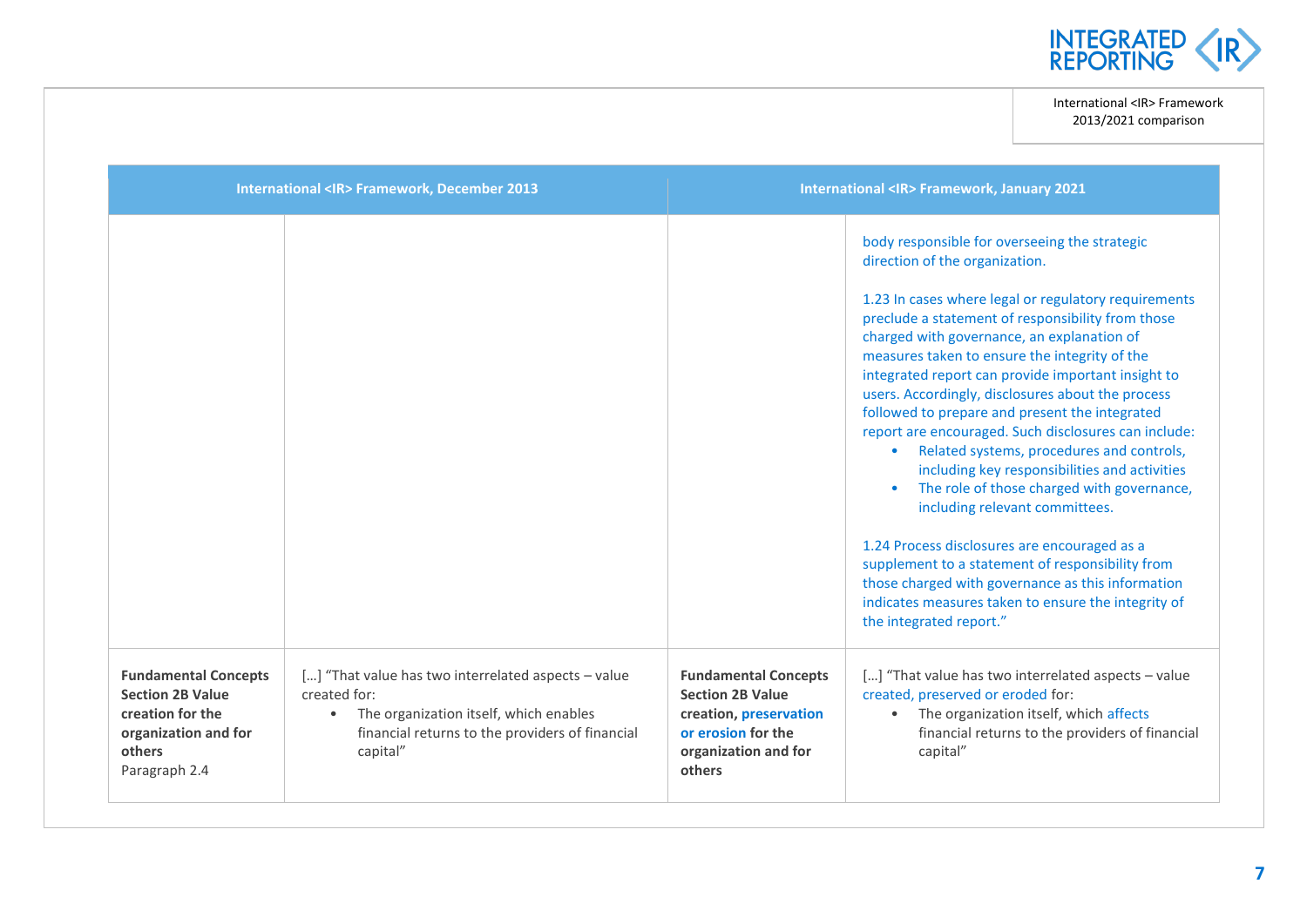

| <b>International <ir> Framework, December 2013</ir></b>                                              |                                                                                                                                                                                                                                                                                                                                                                                                                                                                                                                                                                                                                                      | <b>International <ir> Framework, January 2021</ir></b>                                                                                             |                                                                                                                                                                                                                                                                                                                                                                                                                                                                                                                              |
|------------------------------------------------------------------------------------------------------|--------------------------------------------------------------------------------------------------------------------------------------------------------------------------------------------------------------------------------------------------------------------------------------------------------------------------------------------------------------------------------------------------------------------------------------------------------------------------------------------------------------------------------------------------------------------------------------------------------------------------------------|----------------------------------------------------------------------------------------------------------------------------------------------------|------------------------------------------------------------------------------------------------------------------------------------------------------------------------------------------------------------------------------------------------------------------------------------------------------------------------------------------------------------------------------------------------------------------------------------------------------------------------------------------------------------------------------|
| Page 10                                                                                              |                                                                                                                                                                                                                                                                                                                                                                                                                                                                                                                                                                                                                                      | Paragraph 2.4<br>Page 16                                                                                                                           |                                                                                                                                                                                                                                                                                                                                                                                                                                                                                                                              |
| <b>Fundamental Concepts</b><br><b>Section 2C The Capitals</b><br>Paragraph 2.14<br>Page 11           | "Although organizations aim to create value overall,<br>this can involve the diminution of value stored in some<br>capitals, resulting in a net decrease to the overall stock<br>of capitals. In many cases, whether the net effect is an<br>increase or decrease (or neither, i.e., when value is<br>preserved) will depend on the perspective chosen; as<br>in the above example, employees and employers<br>might value training differently. In this Framework, the<br>term value creation includes instances when the<br>overall stock of capitals is unchanged or decreased<br>(i.e., when value is preserved or diminished)." | <b>Fundamental Concepts</b><br><b>Section 2C The Capitals</b><br>Paragraph 2.14<br>Page 18                                                         | "Although organizations aim to create value overall,<br>this can involve the erosion of value stored in some<br>capitals, resulting in a net decrease to the overall<br>stock of capitals (i.e. value is eroded). In many cases,<br>whether the net effect is an increase or decrease (or<br>neither, i.e. when value is preserved) will depend on<br>the perspective chosen; as in the above example,<br>employees and employers might value training<br>differently."                                                      |
| <b>Fundamental Concepts</b><br>Section 2D The value<br>creation process<br>Paragraph 2.20<br>Page 13 | "The value creation process is depicted in Figure 2. It is<br>explained briefly in the following paragraphs, which<br>also identify how the components of Figure 2<br>(underlined in the text) align with the Content<br>Elements in Chapter 4."                                                                                                                                                                                                                                                                                                                                                                                     | <b>Fundamental Concepts</b><br><b>Section 2D Process</b><br>through which value is<br>created, preserved or<br>eroded<br>Paragraph 2.20<br>Page 21 | "As noted in paragraph 2.14, although organizations<br>aim to create value, the overall stock of capitals can<br>also either undergo a net decrease or experience no<br>net change. In such cases, value is eroded or<br>preserved. The process through which value is<br>created, preserved or eroded is depicted in Figure 2.<br>It is explained briefly in the following paragraphs,<br>which also identify how the components of Figure 2<br>(emphasized in bold text) align with the Content<br>Elements in Chapter 4." |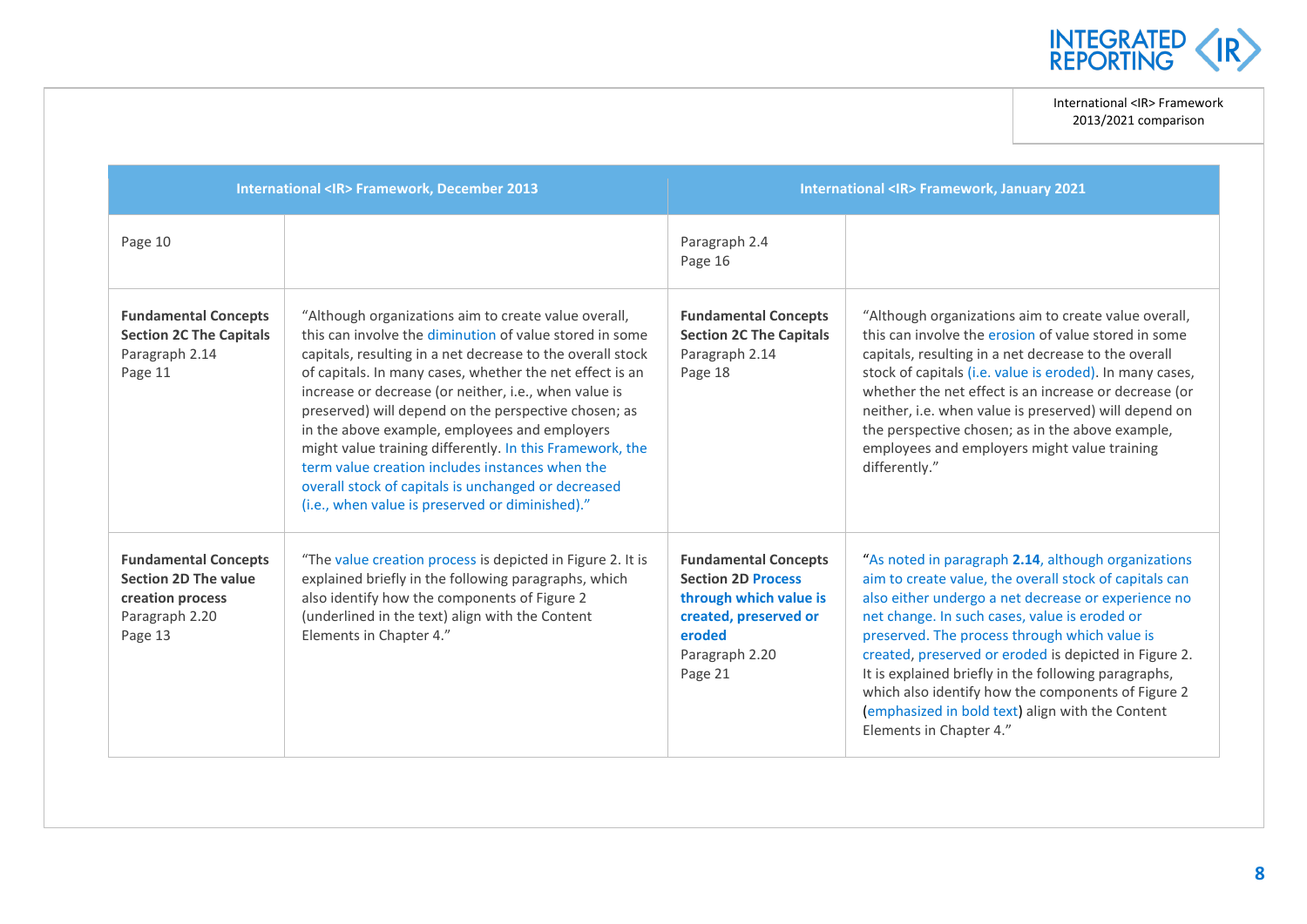

|                                                                                                      | <b>International <ir> Framework, December 2013</ir></b>                                                                                                                                                                                    |                                                                                                                                                    | <b>International <ir> Framework, January 2021</ir></b>                                                                                                                                                                                              |  |
|------------------------------------------------------------------------------------------------------|--------------------------------------------------------------------------------------------------------------------------------------------------------------------------------------------------------------------------------------------|----------------------------------------------------------------------------------------------------------------------------------------------------|-----------------------------------------------------------------------------------------------------------------------------------------------------------------------------------------------------------------------------------------------------|--|
| <b>Fundamental Concepts</b><br>Section 2D The value<br>creation process<br>Paragraph 2.21<br>Page 13 | [] "The mission and vision encompass the whole<br>organization, identifying its purpose in clear, concise<br>terms."                                                                                                                       | <b>Fundamental Concepts</b><br><b>Section 2D Process</b><br>through which value is<br>created, preserved or<br>eroded<br>Paragraph 2.21<br>Page 21 | [] "The <b>purpose, mission and vision</b> encompass the<br>whole organization, identifying its intention in clear,<br>concise terms."                                                                                                              |  |
| <b>Fundamental Concepts</b><br>Section 2D The value<br>creation process<br>Paragraph 2.23<br>Page 13 | [] "The organization's activities and its outputs lead<br>to outcomes in terms of effects on the capitals."                                                                                                                                | <b>Fundamental Concepts</b><br><b>Section 2D Process</b><br>through which value is<br>created, preserved or<br>eroded<br>Paragraph 2.23<br>Page 21 | [] "The organization's business activities and<br>outputs lead to outcomes in terms of effects on the<br>capitals."                                                                                                                                 |  |
| <b>Fundamental Concepts</b><br>Section 2D The value<br>creation process<br>Paragraph 2.26<br>Page 14 | "Continuous monitoring and analysis of the external<br>environment in the context of the organization's<br>mission and vision identifies risks and opportunities<br>relevant to the organization, its strategy and its<br>business model." | <b>Fundamental Concepts</b><br><b>Section 2D Process</b><br>through which value is<br>created, preserved or<br>eroded<br>Paragraph 2.26<br>Page 21 | "Continuous monitoring and analysis of the external<br>environment in the context of the organization's<br>purpose, mission and vision identifies risks and<br>opportunities relevant to the organization, its<br>strategy and its business model." |  |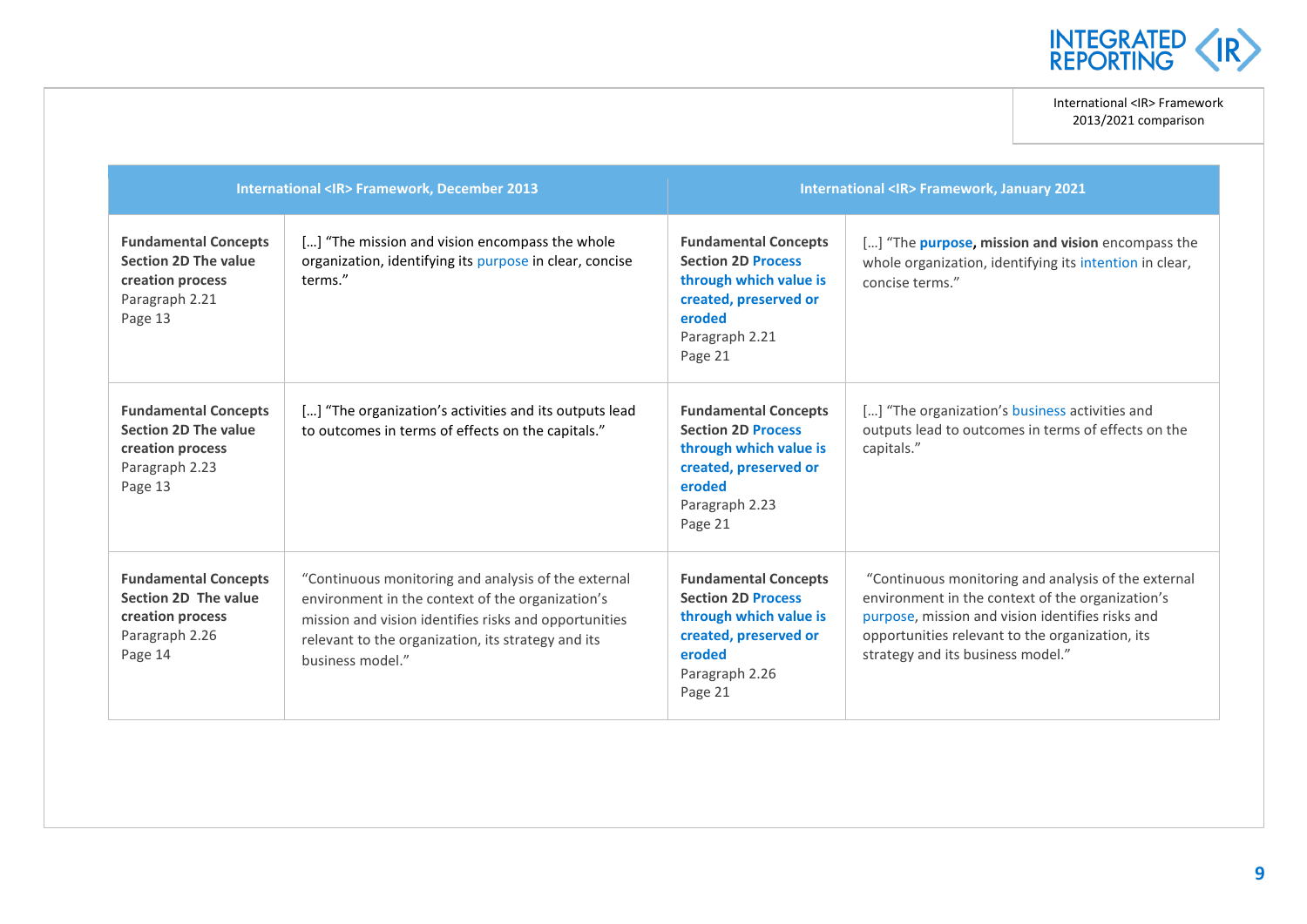

|                                                                                                                     | <b>International <ir> Framework, December 2013</ir></b>                                                                                                                                                                                                                                                 |                                                                                                                                              | <b>International <ir> Framework, January 2021</ir></b>                                                                                                                                                                                                                                                                |
|---------------------------------------------------------------------------------------------------------------------|---------------------------------------------------------------------------------------------------------------------------------------------------------------------------------------------------------------------------------------------------------------------------------------------------------|----------------------------------------------------------------------------------------------------------------------------------------------|-----------------------------------------------------------------------------------------------------------------------------------------------------------------------------------------------------------------------------------------------------------------------------------------------------------------------|
| <b>Section 2 Fundamental</b><br><b>Concepts</b><br>Figure 2: The value<br>creation process<br>Page 13               |                                                                                                                                                                                                                                                                                                         | <b>Section 2 Fundamental</b><br>Concepts<br><b>Figure 2: Process</b><br>through which value is<br>created, preserved or<br>eroded<br>Page 22 | A range of amendments were made to the diagram<br>'Figure 2'. Please refer to the diagram directly.                                                                                                                                                                                                                   |
|                                                                                                                     | Part II: The integrated report                                                                                                                                                                                                                                                                          |                                                                                                                                              |                                                                                                                                                                                                                                                                                                                       |
| <b>Guiding Principles</b><br><b>Section 3B</b><br><b>Connectivity of</b><br>information<br>Paragraph 3.8<br>Page 17 | "Management information, board information and<br>information reported externally. For example, as noted<br>in paragraph 4.53, it is important for the quantitative<br>indicators in an integrated report to be consistent with<br>the indicators used internally by those charged with<br>governance." | <b>Guiding Principles</b><br><b>Section 3B</b><br><b>Connectivity of</b><br>information<br>Paragraph 3.8<br>Page 27                          | "Management information, board information and<br>information reported externally. For example, as<br>noted in paragraph 5.5, it is important for the<br>quantitative indicators in an integrated report to be<br>consistent with the indicators used internally by<br>management and those charged with governance." |
| <b>Content Elements</b><br><b>Section 4</b><br>Paragraph 4.1<br>Page 24                                             | "An integrated report includes the following eight<br>Content Elements, answering the question posed<br>below for each:<br>[] and in doing so, takes account of: I General<br>reporting guidance"                                                                                                       | <b>Content Elements</b><br><b>Section 4</b><br>Paragraph 4.1<br>Page 38                                                                      | "An integrated report includes eight Content<br>Elements, posed in the form of questions to be<br>answered.<br>In doing so, it takes into account the general<br>reporting guidance in Chapter 5."                                                                                                                    |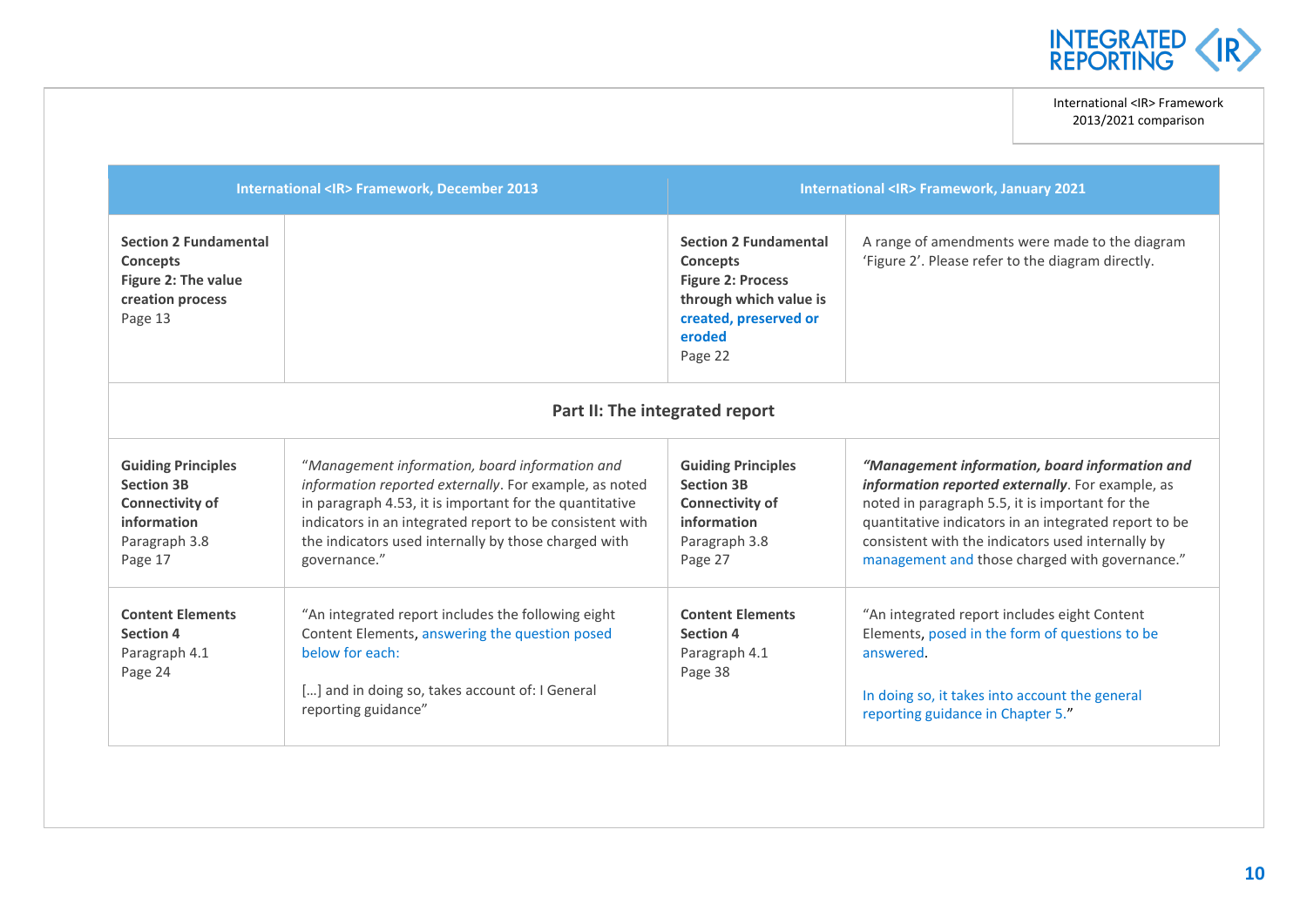

| <b>International <ir> Framework, December 2013</ir></b>                                                                            |                                                                                                                                                                                                                                                                                                       | <b>International <ir> Framework, January 2021</ir></b>                                                                             |                                                                                                                                                                                                                                                                                                                                                                                                                                                               |
|------------------------------------------------------------------------------------------------------------------------------------|-------------------------------------------------------------------------------------------------------------------------------------------------------------------------------------------------------------------------------------------------------------------------------------------------------|------------------------------------------------------------------------------------------------------------------------------------|---------------------------------------------------------------------------------------------------------------------------------------------------------------------------------------------------------------------------------------------------------------------------------------------------------------------------------------------------------------------------------------------------------------------------------------------------------------|
| <b>Content Elements</b><br><b>Section 4A</b><br>Organizational<br>overview and external<br>environment<br>Paragraph 4.5<br>Page 24 | "An integrated report identifies the organization's<br>mission and vision, and provides essential context by<br>identifying matters such as:" []                                                                                                                                                      | <b>Content Elements</b><br><b>Section 4A</b><br>Organizational<br>overview and external<br>environment<br>Paragraph 4.5<br>Page 39 | "An integrated report identifies the organization's<br>purpose, mission and vision, and provides essential<br>context by identifying matters such as:" []                                                                                                                                                                                                                                                                                                     |
| <b>Content Elements</b><br><b>Section 4C Business</b><br>model<br>Paragraph 4.19<br>Page 26                                        | "An integrated report describes key outcomes,<br>including:<br>[] Both positive outcomes (i.e., those that result in a<br>net increase in the capitals and thereby create value)<br>and negative outcomes (i.e., those that result in a net<br>decrease in the capitals and thereby diminish value)." | <b>Content Elements</b><br><b>Section 4C Business</b><br>model<br>Paragraph 4.19<br>Page 42                                        | "An integrated report describes key outcomes.<br>Outcomes are the internal and external<br>consequences (positive and negative) for the capitals<br>as a result of an organization's business activities and<br>outputs. [] Both positive outcomes (i.e. those that<br>result in a net increase in the capitals and thereby<br>create value) and negative outcomes (i.e. those that<br>result in a net decrease in the capitals and thereby<br>erode value)." |
|                                                                                                                                    |                                                                                                                                                                                                                                                                                                       | <b>Content Elements</b><br><b>Section 4C Business</b><br>Model<br>Page 43<br>Inclusion of blue box                                 | A simple example illustrates the distinction between<br>outputs and outcomes, and the importance of a<br>balanced consideration of outcomes.<br>"An automotive manufacturer produces internal<br>combustion engine cars as its core output. Positive<br>outcomes include increases in financial capital<br>(through profits to the company and supply chain<br>partners, shareholder dividends and local tax                                                  |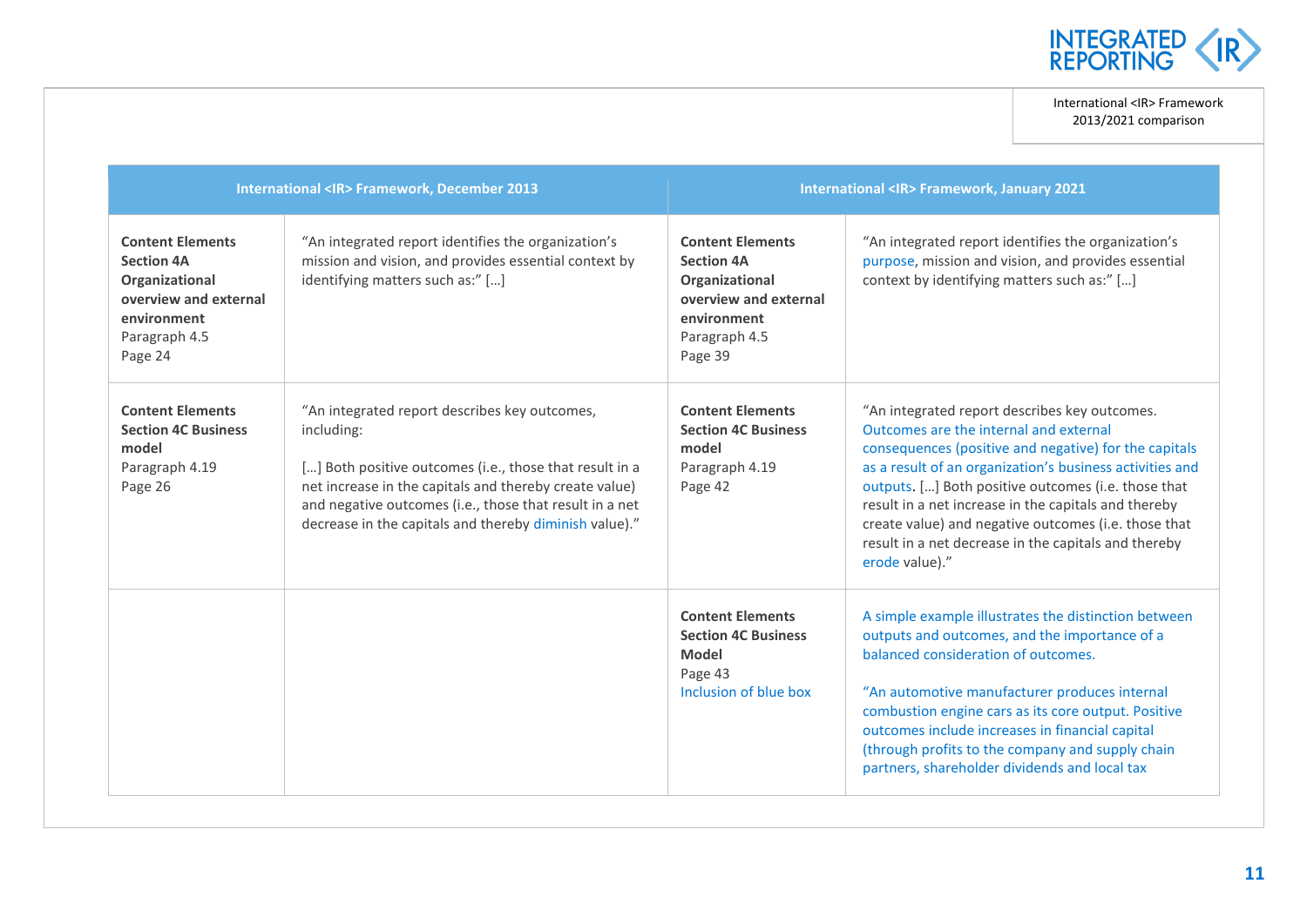

| <b>International <ir> Framework, December 2013</ir></b>                                                 |                                                                                                                               | <b>International <ir> Framework, January 2021</ir></b>                                                                                                                                                                                                                                                                                                                                                                                                                                                              |
|---------------------------------------------------------------------------------------------------------|-------------------------------------------------------------------------------------------------------------------------------|---------------------------------------------------------------------------------------------------------------------------------------------------------------------------------------------------------------------------------------------------------------------------------------------------------------------------------------------------------------------------------------------------------------------------------------------------------------------------------------------------------------------|
|                                                                                                         |                                                                                                                               | contributions) and enhanced social and relationship<br>capital (through improved brand and reputation,<br>underpinned by satisfied customers and a<br>commitment to quality and innovation).<br>Negative outcomes include adverse consequences<br>for natural capital (through product-related fossil fuel<br>depletion and air quality reduction) and reduced<br>social and relationship capital (through the influence<br>of product-related health and environmental<br>concerns on social licence to operate)." |
|                                                                                                         | <b>Content Elements</b><br><b>Section 4C Business</b><br>Model<br>Paragraph 4.20<br>Page 43                                   | "An integrated report presents outcomes in a<br>balanced way. Where practicable, it supports the<br>organization's assessment of the use of and effects<br>on the capitals with qualitative and quantitative<br>information (see paragraphs 1.11, 3.44-3.45, 5.6-<br>$5.7.$ )"                                                                                                                                                                                                                                      |
| Section 4I General reporting guidance under Content Elements.                                           |                                                                                                                               | Section 5 General Reporting Guidance is a standalone section (pp. 49-52).                                                                                                                                                                                                                                                                                                                                                                                                                                           |
| <b>Content Elements</b><br><b>Section 4I General</b><br>reporting guidance<br>Paragraph 4.52<br>Page 30 | <b>Section 5 General</b><br><b>Reporting Guidance</b><br><b>Disclosure of material</b><br>matters<br>Paragraph 5.4<br>Page 50 | "[] nor is Figure 2 intended to be a fixed template<br>for disclosure purposes. It is important that<br>disclosures are specific to the circumstances of the<br>organization."                                                                                                                                                                                                                                                                                                                                      |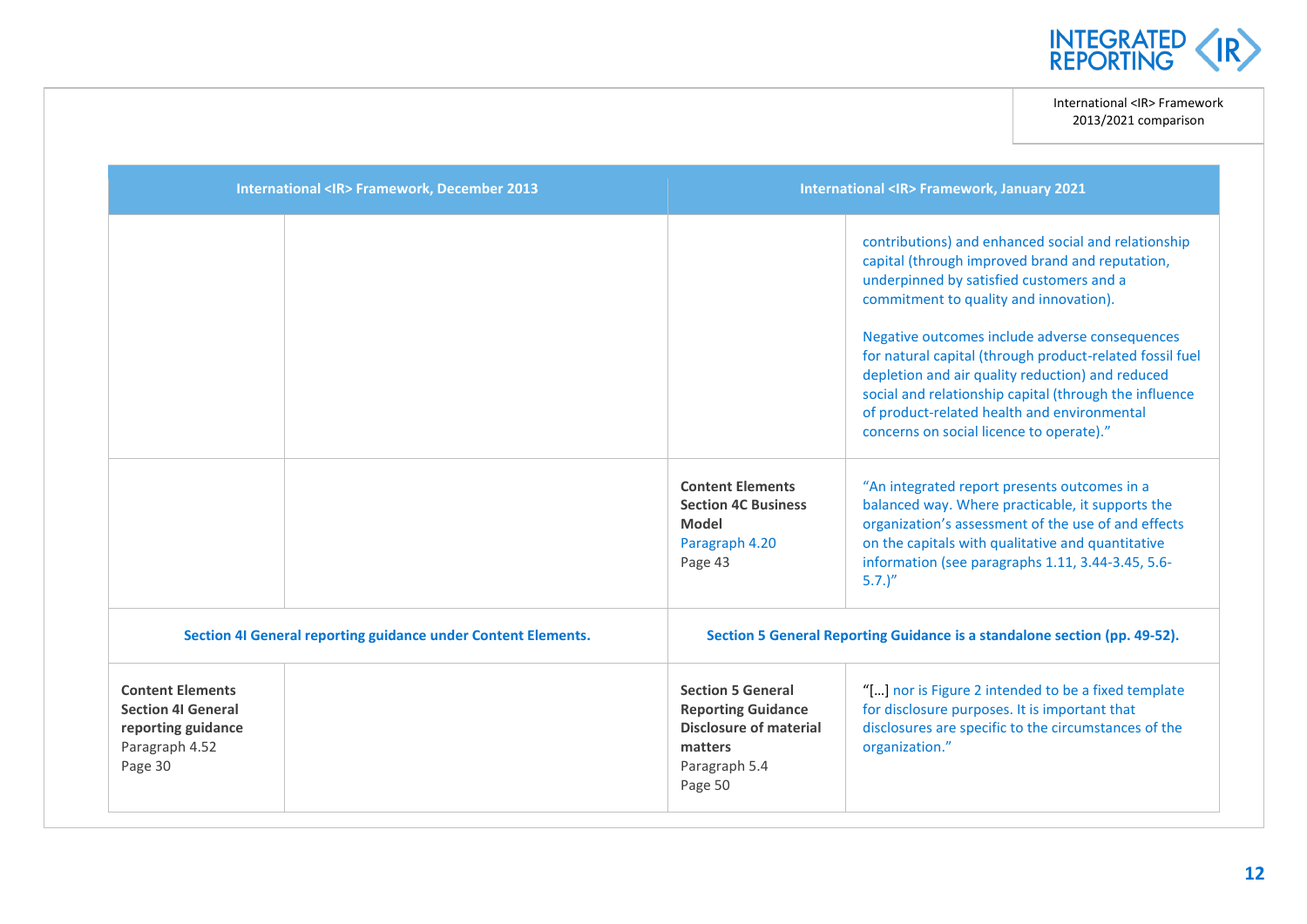

| International <ir> Framework</ir> |
|-----------------------------------|
| 2013/2021 comparison              |

| <b>International <ir> Framework, December 2013</ir></b> |                                           |                                                                                | <b>International <ir> Framework, January 2021</ir></b>                                                               |
|---------------------------------------------------------|-------------------------------------------|--------------------------------------------------------------------------------|----------------------------------------------------------------------------------------------------------------------|
|                                                         | Glossary                                  |                                                                                |                                                                                                                      |
| Those charged with<br>governance<br>Page 33             |                                           | Those charged with<br>governance<br>Page 54                                    | "[] For some organizations and jurisdictions, those<br>charged with governance may include executive<br>management." |
|                                                         | <b>Appendix - Summary of requirements</b> |                                                                                |                                                                                                                      |
|                                                         |                                           | <b>Responsibility for an</b><br>integrated report<br>Paragraph 1.20<br>Page 55 | Paragraph 1.20 has been updated following the<br>changes, in the same paragraph, on Page 14.                         |

#### **Please also note that:**

- The acronym 'KPI/KPIs' has been substituted with 'key performance indicator/key performance indicators'
- 'This Framework' has been substituted with 'The <IR> Framework'
- <IR> has now been replaced by 'integrated reporting'
- Following the introduction of Section 5, paragraphs from 4.49 to 4.62 in the 2013 Framework version have been re-numbered.
- Reference to "value creation, preservation or erosion" has been changed/added in the following sections:
	- o About the IIRC (p. 1)
	- o About integrated reporting (p. 3)
	- o An Integrated Report (p. 5)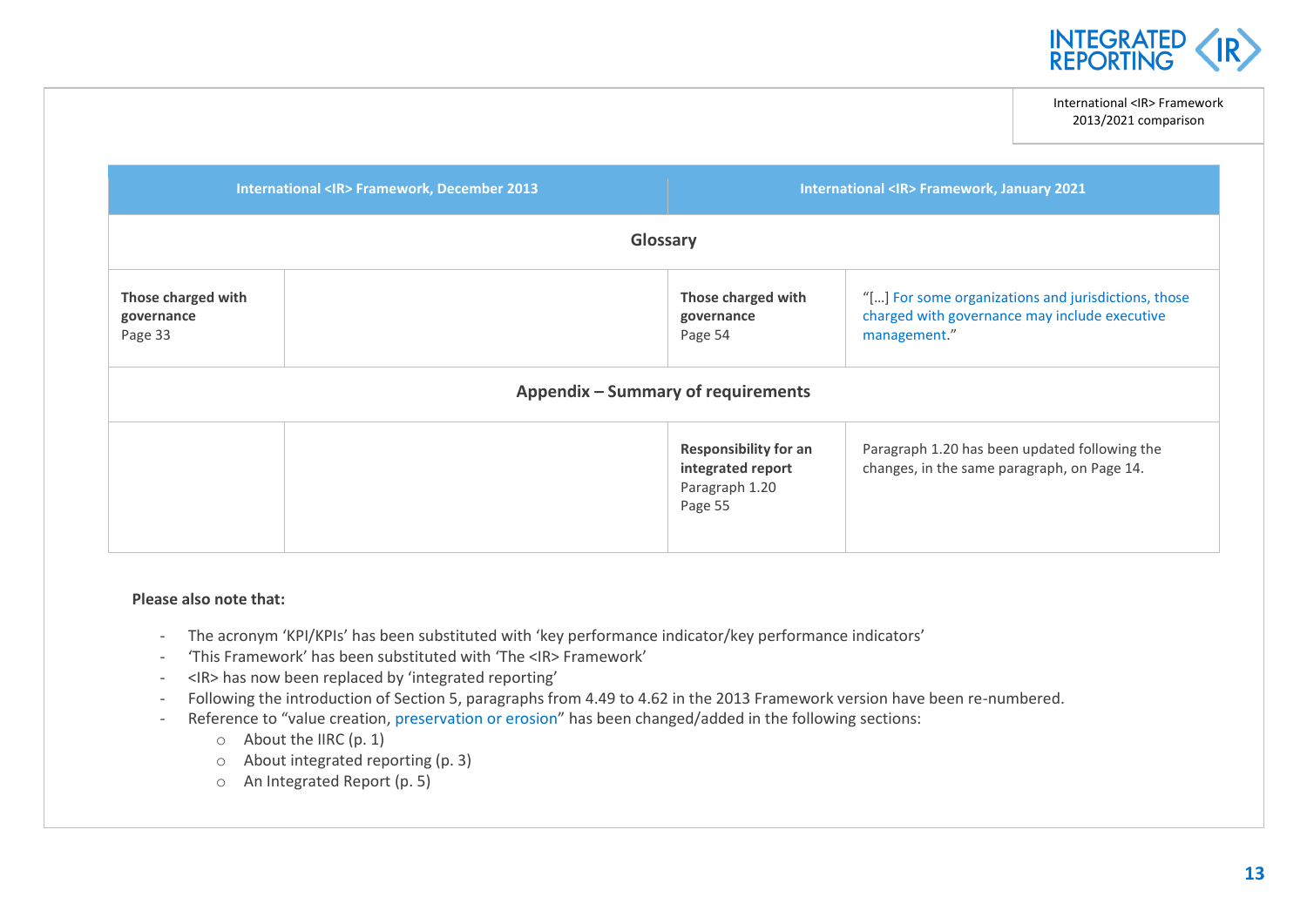

- o Fundamental Concepts (p. 6)
- o Section 1A, para. 1.1 (p. 10)
- $\circ$  Section 1C, para. 1.7 (p. 11)
- o Section 1D, para. 1.11 (p. 12)
- o Section 1E, para. 1.13 (p. 12)
- o Section 2A, para. 2.2 (p. 15)
- o Section 2A, para. 2.3 (p. 15)
- $\circ$  Section 2B (p. 16)
- o Section 2B, para. 2.4 (p. 16)
- $\circ$  Figure 1 (p. 16)
- o Section 2C, para. 2.17 (p. 20)
- o Section 2D, para. 2.20 (p. 21)
- o Figure 2 (p. 22)
- o Section 2D, para. 2.29 (p. 23)
- o Section 3D, para. 3.22 (p. 30)
- o Section 3D, para. 3.25 (p. 30)
- o Glossary, Integrated report (p. 53)
- o Glossary, Integrated reporting (p. 53)
- o Glossary, Integrated thinking (p. 53)
- o Glossary, Value creation, preservation or erosion (p. 54)